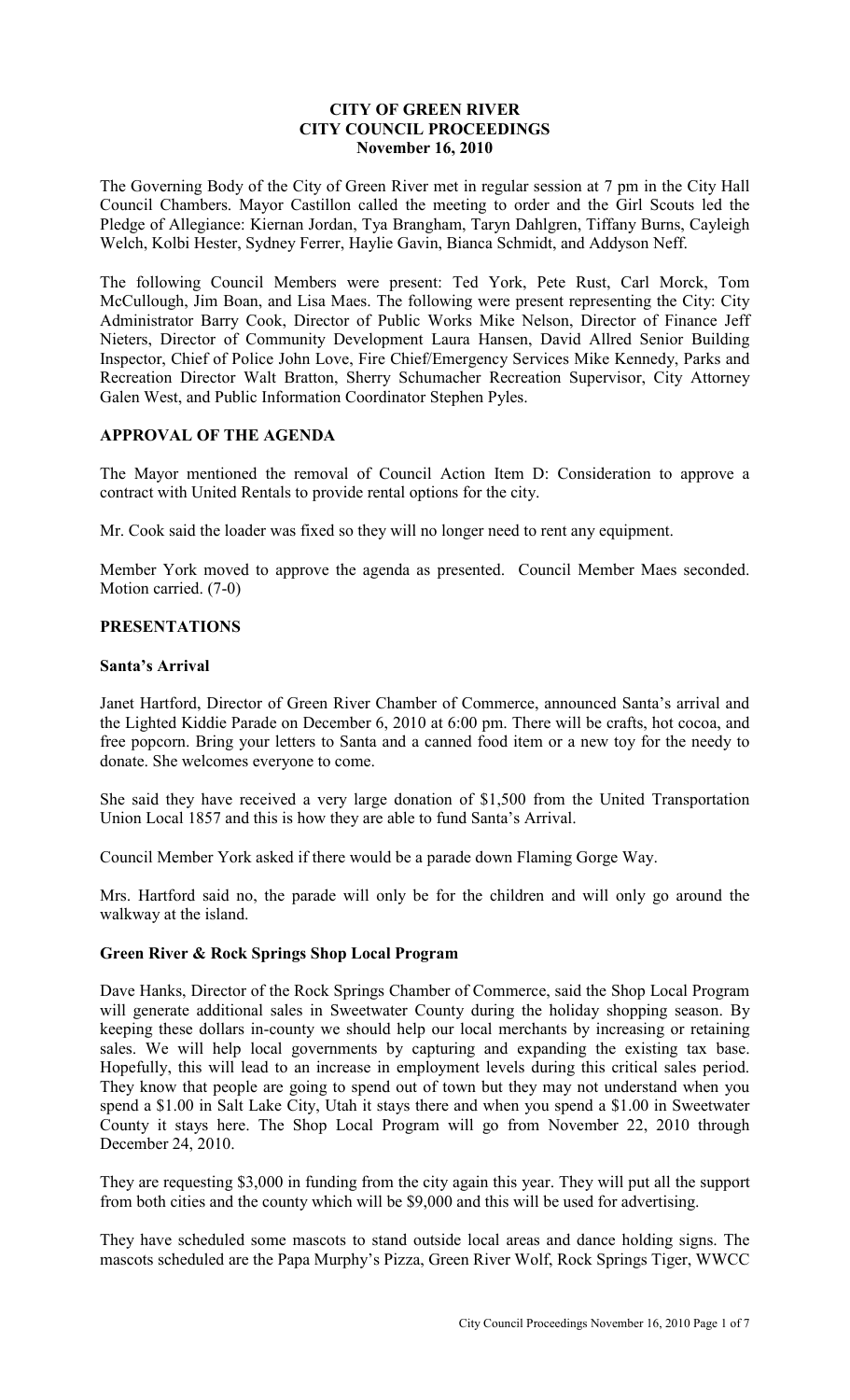Mustang, Taco Time Cactus, and Zoobecks' Mole. They hope this will remind people to spend locally.

He said one component both the chambers work on together is the gift certificate program. Together they have put \$700,000 to \$750,000 back into the local economy. These certificates go directly back to local merchants because they can only be spent here in Sweetwater County.

Council Member McCullough said he thinks this is a good idea, and if it is ok with the rest of council they should place it on the agenda for December 7, 2010.

Council Members Maes, York, Rust, and Morck, all agreed.

Council Member Boan said this is a good program but he has to ask Mr. Cook how they are going to fund it.

Mr. Cook said last year they took it out of Special Programs in the Legislative Budget and there are funds available to do so again this year.

# **CITIZEN REQUESTS AND OTHER COMMUNICATIONS**

Council Member Elect Gene Smith said he spent most of his time July through October campaigning. In that time he went to every registered voter's home in Ward 1, and most of the time spoke with a registered voter. The most common issue that was brought up, with no division, was the Recreation Center hours. They all objected to the reduction in hours. Most of them said this did not even directly affect them. He does not think the hours should have been changed. The voters do not have to understand why this had to be done. They may understand that there needs to be budget cuts but they feel this was the wrong one to cut.

He spoke to Mr. Cook last week and asked about the budget for the Parks Department in 2007. He did not have the number at that time, but he did state it was significantly higher this year compared to 2007. While the income revenue was reduced to the 2007 level which the 2011 budget was based on, the Park's budget was not decreased. It is much higher than the 2007 budget. He thinks money could be moved within the Parks and Recreation budget to cover the cost to increase the recreation center hours.

Council Member Boan clarified the Parks Department was cut by \$600,000. Every department took a hit.

Mr. Smith said he did not mean they did not take a cut. He meant the Parks and Recreation budget is larger than it was in 2007.

## **ORDINANCES**

#### **Special Municipal Officers**

**10-07:** Consideration on third reading of an ordinance amending Section 5 of Green River Ordinance 05-08 and Section 17-10 of the Green River Code of Ordinances, City of Green River, State of Wyoming, to allow Special Municipal Officers whose duties include Municipal Code enforcement to issue nuisance notices.

Council Member McCullough moved to approve the ordinance on third reading. Council Member York seconded. Motion carried. (7-0)

# **RESOLUTIONS**

#### **Wyoming Homeland Security Grant**

**R10-89:** Consideration of a resolution for the governing body of the City of Green River, Wyoming, to accept the Wyoming Homeland Security Grant in the amount of \$26,695.30 for the Green River Police Department and authorize the Mayor and Chief of Police to sign the grant.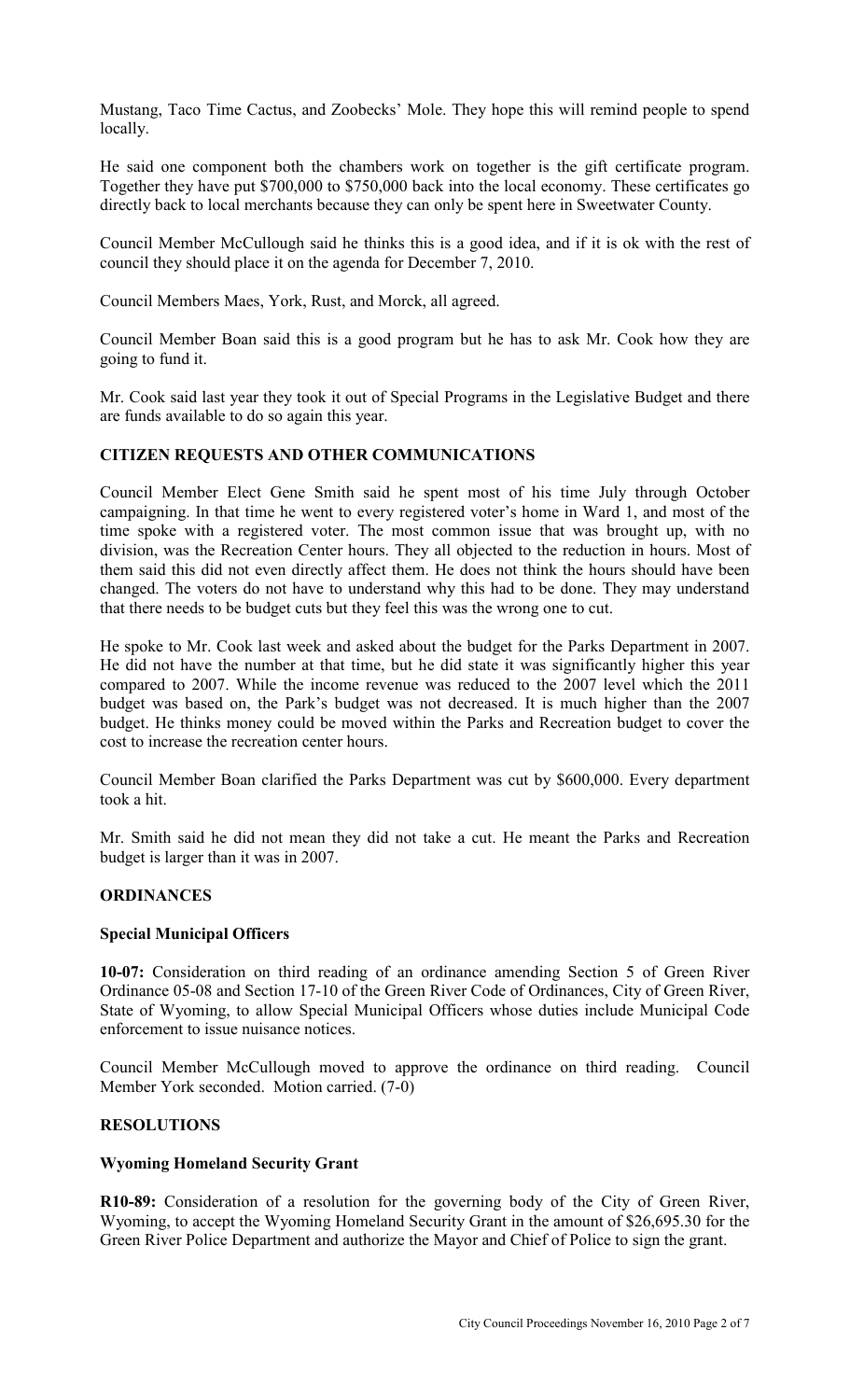Council Member Morck moved to approve the resolution. Council Member Maes seconded. Motion carried. (7-0)

## **Sweetwater County Transit Authority Return of Funds**

**R10-90:** Consideration of a resolution for the governing body of the City of Green River, Wyoming, to decrease the expenditure authority in the General Fund for the funds returned back to the City by the Sweetwater County Transit Authority in the amount of \$13,336.21 pending legal review.

Council Member Maes moved to approve the resolution. Council Member York seconded.

Council Member Boan asked how much money Mr. Cook was planning to put back into the Risk Management Fund and the Special Projects Fund.

Mr. Cook said he was planning on \$10,000 going into the Council Special Projects Fund and \$3,336.21 going into the Risk Management Fund.

Council Member Boan asked if any of the money going back into the Council Special Projects Fund has been allocated.

Mr. Cook said none of the money is allocated.

Council Member Boan moved to make an amendment to the motion. That all \$13,336.21 be moved into the Council Special Projects Fund and allocated to offset the cost of the increased hours at the Recreation Center.

Council Member Rust seconded the motion.

The Mayor asked where the money was going to come from for the employee's gift certificates.

Mr. Cook said it would come out of the Council Special Projects Fund.

The Mayor asked if it is taken out of there will it make that fund short.

Mr. Cook said in his discussions with Mr. Nieters, they are hoping for a couple of things. The main thing is the Main Street grant could be reimbursed into the Council Special Projects Fund. There is a possibility of one more that could be put back into this fund before the end of the year.

To answer the question yes, the \$10,000 could have been used for the gift certificates but there should be other revenue in that fund to do so without the \$10,000 being in there.

The Mayor asked how soon they had to make a decision on the gift certificates.

Mr. Cook said it is the governing body's choice, when they would like them to be given out. They handed them out in November last year but it would be fine if they handed them out in December. Mr. Cook clarified the gift certificates are performance certificates, they cannot be given as gift certificates.

Council Member Boan asked if his amendment passed would it leave enough money for the gift certificates.

Mr. Cook said he was not sure what the balance of the account was, but he is anticipating money coming in before the end of the year.

Council Member Boan withdrew his motion. Council Member Rust withdrew his second.

The Mayor said he was just looking at the Council Special Projects Fund and they were \$800 in the hole.

The Mayor called for the question.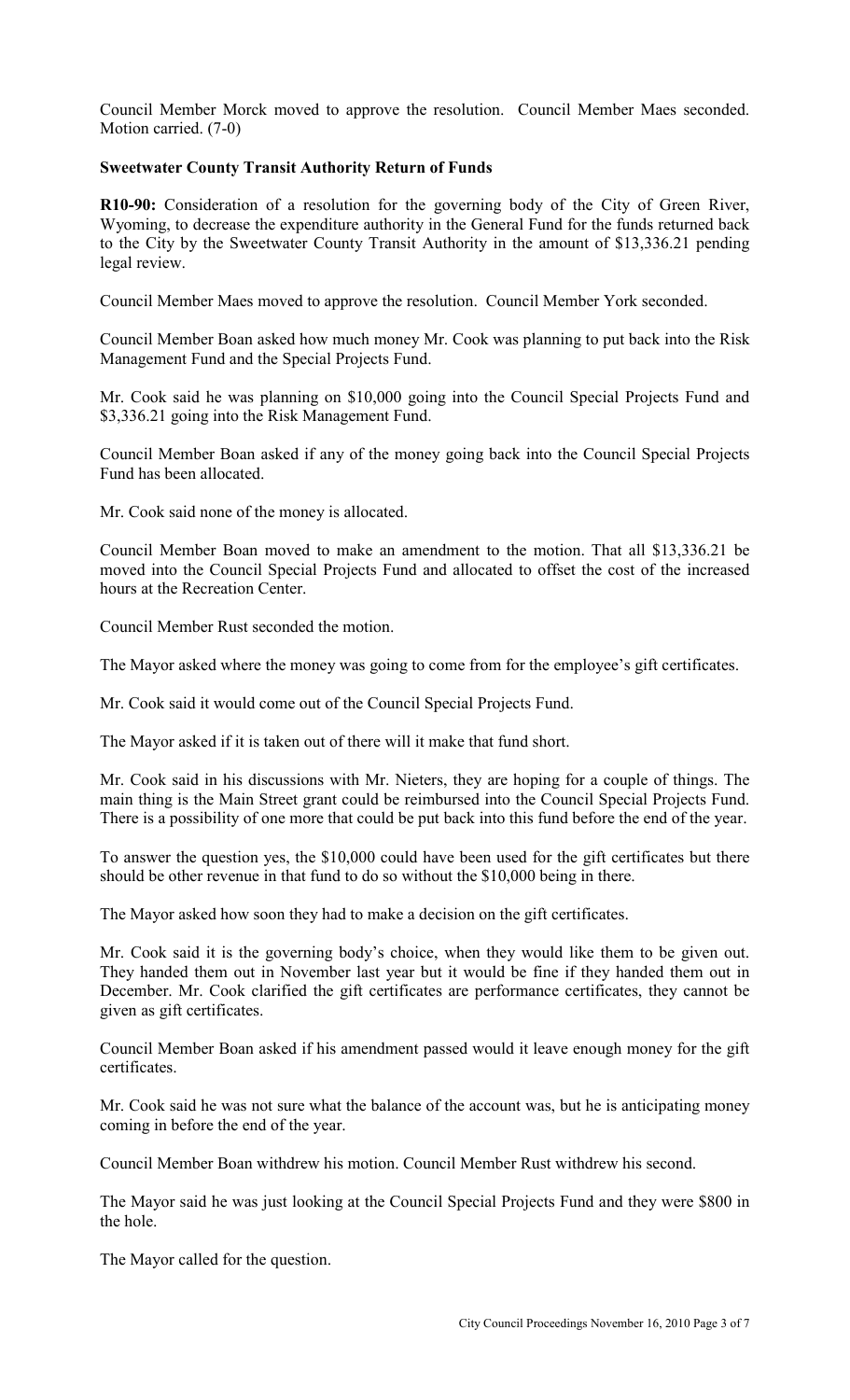Motion carried. (7-0)

#### **New Year's Eve Bus Transportation**

**R10-91:** Consideration of a resolution for the governing body of the City of Green River, Wyoming, to increase the expenditure authority in the General Fund for the Sweetwater County Transit Authority to provide rides on New Year's Eve for the Recreation Center party and adults needing rides in the amount of \$1,560.

Council Member Maes moved to approve the resolution. Council Member McCullough seconded.

Council Member McCullough said he thinks this is a good deal. First it will get people off the road at night, and get the little kids home from the Recreation Center so he supports it.

Motion carried. (7-0)

## **Recreation Center Hours**

**R10-91:** Consideration of a resolution for the governing body of the City of Green River, Wyoming, to increase the expenditure authority in the General Fund to extend hours of operation Monday through Friday and re-open on Sunday (for five hours) at the Recreation Center in the amount of \$23,300 (1650 hours).

Council Member Rust moved to un-table the Recreation Center issue. Council Member York seconded. Motion carried. (7-0)

Council Member Maes moved to approve the resolution. Council Member Rust seconded.

Council Member McCullough said he will vote for this, but he will be checking up on the Recreation Center in February. If he notices people are not using the Recreation Center during Sunday, council could look into the possibility of changing the hours back. If they are using the Recreation Center maybe the council would look into the possibility of adding more hours.

Council Member Rust said thankfully he did not have to do any campaigning this year, but he did have a whole table that did want the hours back. He uses the Recreation Center along with his son and his friends. He thinks this is great; the majority of people will use it, and will appreciate the hours being extended.

Council Member Boan supports the extension of hours but he will not support the money being taken out of the Risk Management Fund. He thinks the money could come from the training and travel budget since there is more money budgeted then what is used. If the only place the city can get the money is Risk Management then fine, but he is still against spending the city's reserve. He asked staff to look into the possibly of taking the money out of any other account.

The Mayor said he did do some campaigning and this was a very popular issue among the citizens of Green River. He supports the hours being extended and he feels the money can be found to do so even with the current budget issues.

Motion carried. (7-0)

## **COUNCIL ACTION ITEMS**

#### **Enhanced Air Service Cooperative Agreement**

Council Member Morck moved to approve the Enhanced Air Service Cooperative Agreement with Sweetwater County, and Rock Springs and authorized the Mayor to sign on behalf of the City of Green River. Council Member McCullough seconded. Motion carried. (7-0)

## **Joint Travel and Tourism Board**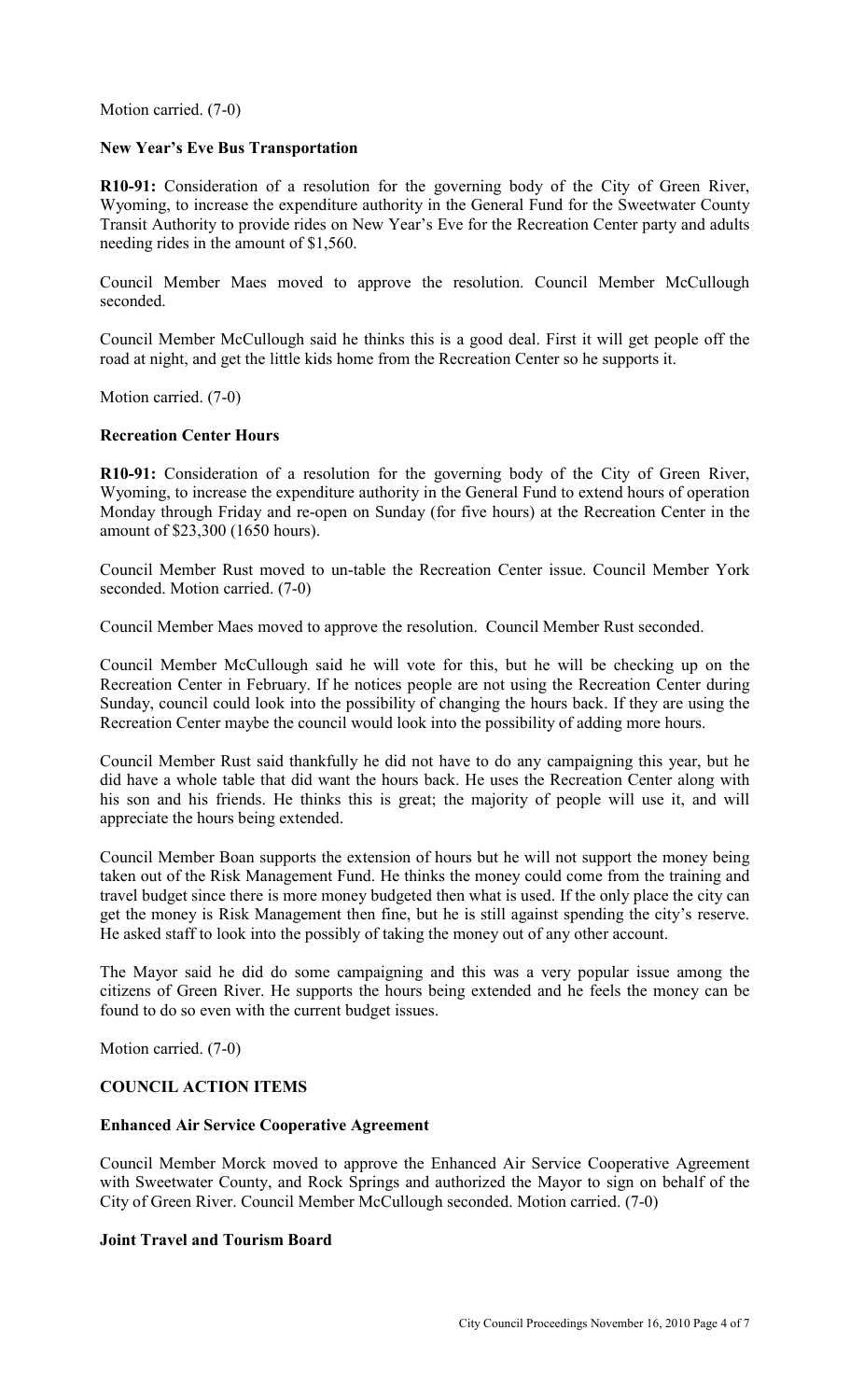Council Member McCullough moved to confirm the reappointment of Pat Robbins and Tom McIntosh to the Joint Travel and Tourism Board for three-year terms. Council Member Maes seconded. Motion carried. (7-0)

#### **Malt Beverage Permit**

Council Member Morck moved to approve the issuance of a Malt Beverage Permit to Julian Delgadillo to sell malt beverages during the New Year's Mexican Dance on Friday, December 31, 2010 from 8:00 pm to 1:00 am at the Island Pavilion. Council Member McCullough seconded. Motion carried (6-1) with Council Member York voting no.

## **CONSENT AGENDA**

Council Member Rust moved to approve the following consent agenda items. Council Member Morck seconded. Motion carried. (7-0)

- Contract between City of Green River and John King and Shamrocks 'N Shenanigans DJ Service for the 2010 Middle School New Years Eve Party for \$600.
- Correction of the council proceedings of October 12, 2010 from Special City Workshop Proceedings to Special City Council Proceedings.
- Lease agreement with Pete and Sherry Aguirre for horse corral #138.
- Approval of the Utility Review committee's recommendation to write off \$90.45 on Tina Lane's account.
- Approval of the Utility Review Committee's recommendation to write off \$1,545 on High Desert Construction's account.
- Approval to release the 2010 Crossbow Utility Project retainage in the amount of \$72,272.11 to Lewis and Lewis Construction, Inc. and to accept the replacement agreement from Lewis and Lewis Construction, Inc.
- Authorize the removal of an old lawn mower from the landfill as requested by Tyler Nygent to teach small engine repair for a youth after school program.
- Minutes for November 1, 2010
- Financial Reports and Payment of Bills: Prepaid Invoices =  $$26,600.98$  Outstanding Invoices =  $$393,103.49$ Pre-authorization Payments =  $$755,160.00$  Payroll Expenditures =  $$373,352.12$

## **CITY ADMINISTRATOR'S REPORT**

Mr. Cook said staff has sent out the request for proposals for the service road between Green River and Rock Springs. It was advertised in October and the pre-bid meeting was held November 3<sup>rd</sup> and the proposals are due December 1st. The select committee will be looking over them on December  $23^{\text{rd}}$ , 2010. In January, it is hoped the council will be able to negotiate an agreement with the City of Rock Springs and Sweetwater County. The agreement will have a legal review. Staff hopes to award a contract for the consultant on January 18, 2011, to begin construction on February 3, 2011, and for work to be completed by August 1, 2011.

Mr. Cook said Council Member Boan had made a request for an update on the Winter building. He said city staff has met with a church that is in the process of purchasing the building and the land from the Mrs. Winter. Staff did go over the zoning issues and some of the other urban renewal design issues.

The city has a contract with Sunrise Engineering and they have agreed to do a structural analysis of the building. This benefits the city by having the study on record, and it will assist the Building Inspector, if he needs to determine the building is not structurally sound and has to be torn down. In order for the city to move forward the study has to be on record.

Council Member Boan asked if a time line has been set.

## Mr. Cook said no.

Mr. Cook reported the following projects are moving forward: the 16 inch water line, the water improvement project, the Visitor's Center, and the bridge project.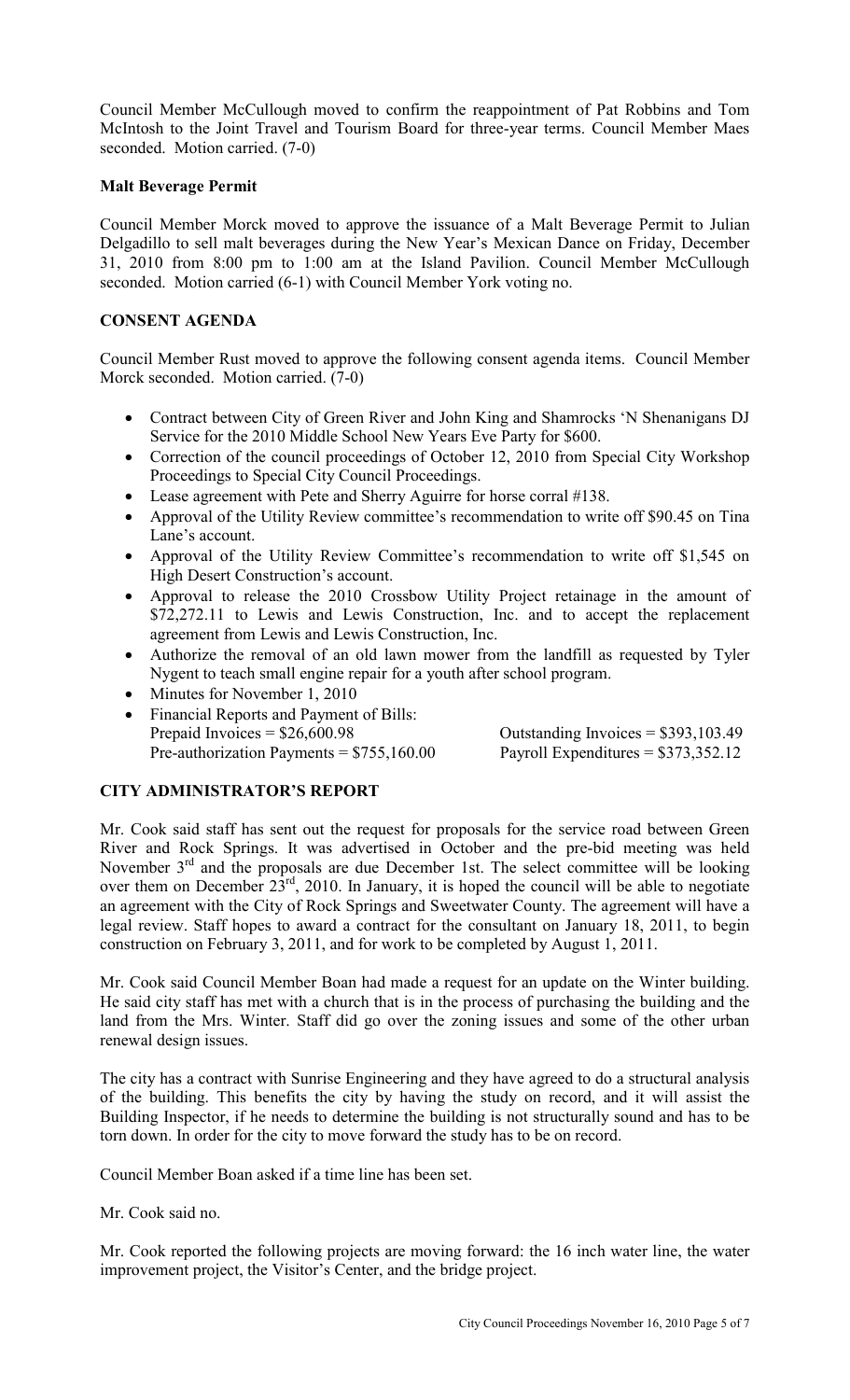At the workshop on December 14, 2010 Inberg Miller will be asking for a change order on the Spur Road project because of the large amount of rock they have had to move.

Mr. Cook said the governing body had requested a special council workshop on November 30, 2010 at 6:00 pm to discuss the projects and procedures for the overpayment of the  $6<sup>th</sup>$  Penny money.

He is revising the Administration Procedures manual and it will be on the workshop agenda for December 14, 2010.

He received information from the governor's supplemental budget that looks very favorable to cities and towns. It is looking like around \$50 million. He will keep everyone updated.

Mr. Cook said Jon Schade, News Director at the Radio Network, is planning to leave to Indiana next week, and before he does, he wanted to say thank you for all he has done for the city. He has been reporting city news and has always done it with truth and accuracy. He wishes him well in all his endeavors and appreciates working with him.

Jon Schade, said he was not expecting Mr. Cook's comments. He really appreciates them. He thanked the city council and the members of city staff. He said being a journalist sometimes we are the loneliest people in the world because sometimes you have to report on things that may ruffle some feathers. As he looks back on the last two and a half years, he will remember the elected men and women of council and city staff because they have been kind and honest even when it meant admitting a mistake. He appreciates all of them for taking the time to speak with him when he requests.

The Mayor thanked him. He said he will miss Mr. Schade's tape recorder. He asked him to keep in touch.

## **CITY ATTORNEY'S REPORT**

Mr. West had nothing to report.

## **MAYOR AND COUNCIL REPORTS**

Council Member Rust said he enjoyed the luncheon that was put on for the city employees. The city has great employees. He will miss a whole bunch of people when he leaves.

Council Member York said he would not be at the November 30, 2010 workshop. He suggested the incoming council be present to discuss the  $6<sup>th</sup>$  Penny money.

Council Member McCullough said they are invited to come.

Council Member Maes said she is really happy to see the hours of the Recreation Center being reinstated. She agreed with Council Member Rust about the luncheon, there are a lot of great employees that work for the city and it is great to honor them.

She asked about a program that was eliminated, Dance the Night Away for \$10,000. She has noticed that it is funded again and she would like to know how.

Council Member Boan said he thinks it is time to set a policy or procedure for setting a new ordinance. He said there are no requirements for them. His example: the cell phone ordinance, he had to get three other council members to agree before he could even get it on the agenda to consider it, but the deer ordinance was just put on the agenda. He would like to see procedures so all of the ordinances are handled in the same way. He would like the issue to be put on a workshop in the future. He still would like to see all the money put back into the Council Special Projects Fund. Taking money out of the Risk Management Fund to support other items that will more than likely come forward puts a bad taste in his mouth.

He apologized to the city employee's for not being able to go to the luncheon.